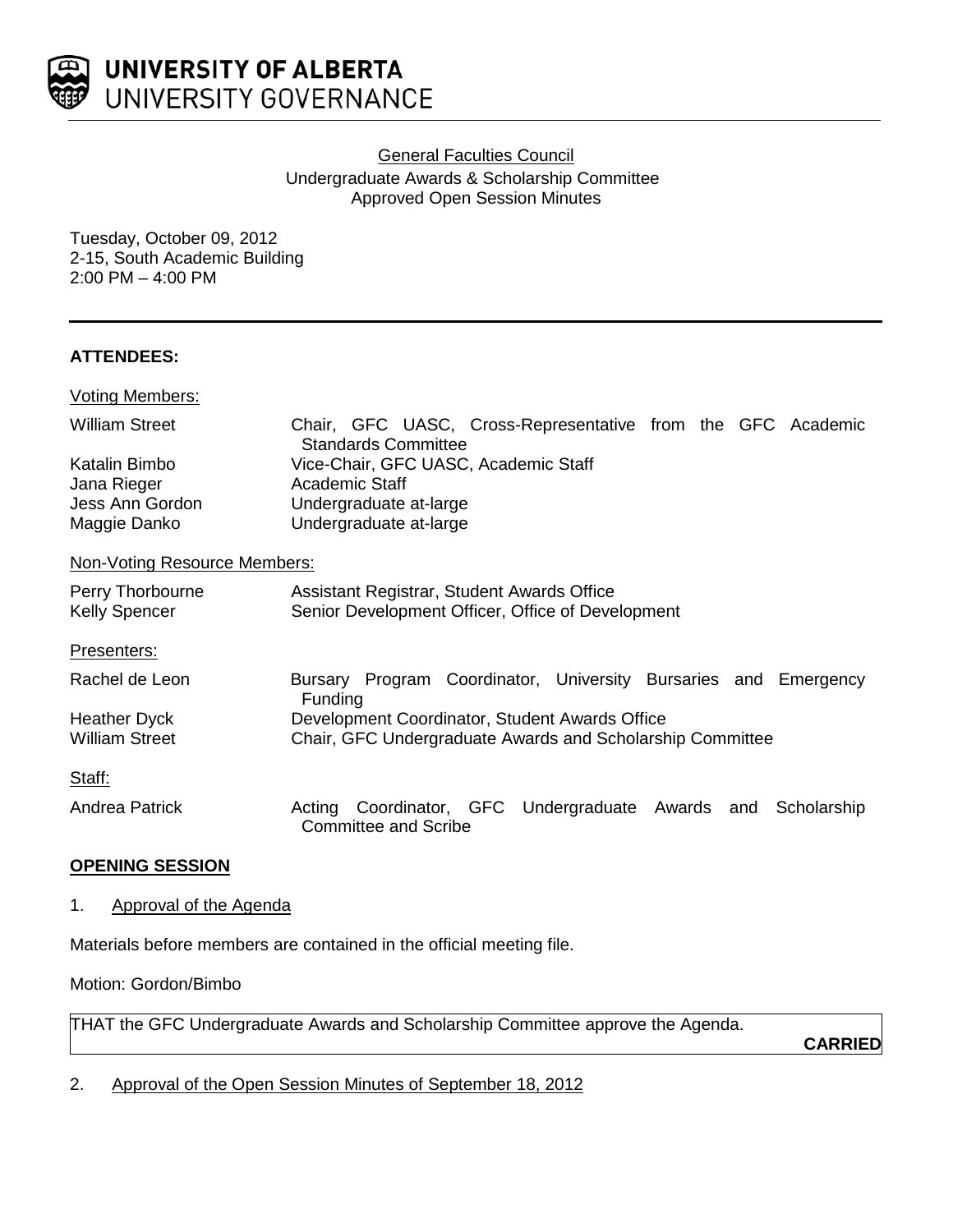Materials before members are contained in the official meeting file.

Motion: Danko/Gordon

THAT the GFC Undergraduate Awards and Scholarship Committee approve the Minutes of September 18, 2012.

**CARRIED**

# 3. Comments from the Chair

The Chair commented on a number of items of interest to members.

# **ACTION ITEMS**

# 4. New Undergraduate Student Awards and Scholarships for Approval (October 9, 2012)

Materials before members are contained in the official meeting file.

*Presenter:* Heather Dyck, Development Coordinator, Office of the Registrar

*Purpose of the Proposal:* To approve new undergraduate student awards and scholarships.

New Undergraduate Awards and Scholarships for Approval (October 9, 2012):

- 1. Ram Lakshmi Scholarship
- 2. Harry Cornwell Undergraduate Award in Range Management
- 3. Tecterra Future Geomatics Leaders Award in Computing Science
- 4. Tecterra Future Geomatics Leaders Award in Earth and Atmospheric Sciences
- 5. Lora (Bacon) Mellemstrand Undergraduate Leadership Bar None Award
- 6. Lianne Hanson Memorial Award in Education

## *Discussion:*

Members engaged in discussion with regard to Items 1, 3, 4, 5, 6, and recommended minor editorial changes to Items 3, 4, and 5.

Number 1: The Chair pointed out that the name in the title of the award and the name of the donor did not match and asked if this was an oversight. Ms Dyck replied that it is most likely a relative, and she will confirm this with the donor. If a change to either the title or the donor is necessary, she noted she would contact Ms Patrick accordingly.

Number 3: Members enquired as to the usage of the donor name "Tecterra" and the meaning of "not received additional awards." In addition, members recommended an amendment be made to the first sentence of the conditions.

Number 4: Members agreed to a minor amendment to the first sentence of the conditions.

Number 5: Members pointed out inconsistent spelling of the title and donor and made a minor amendment to the donor citation.

Number 6: Members discussed the pending elimination of minors within the Faculty of Education, and Ms Dyck replied that when this change occurs and is approved by the Faculty of Education Council, the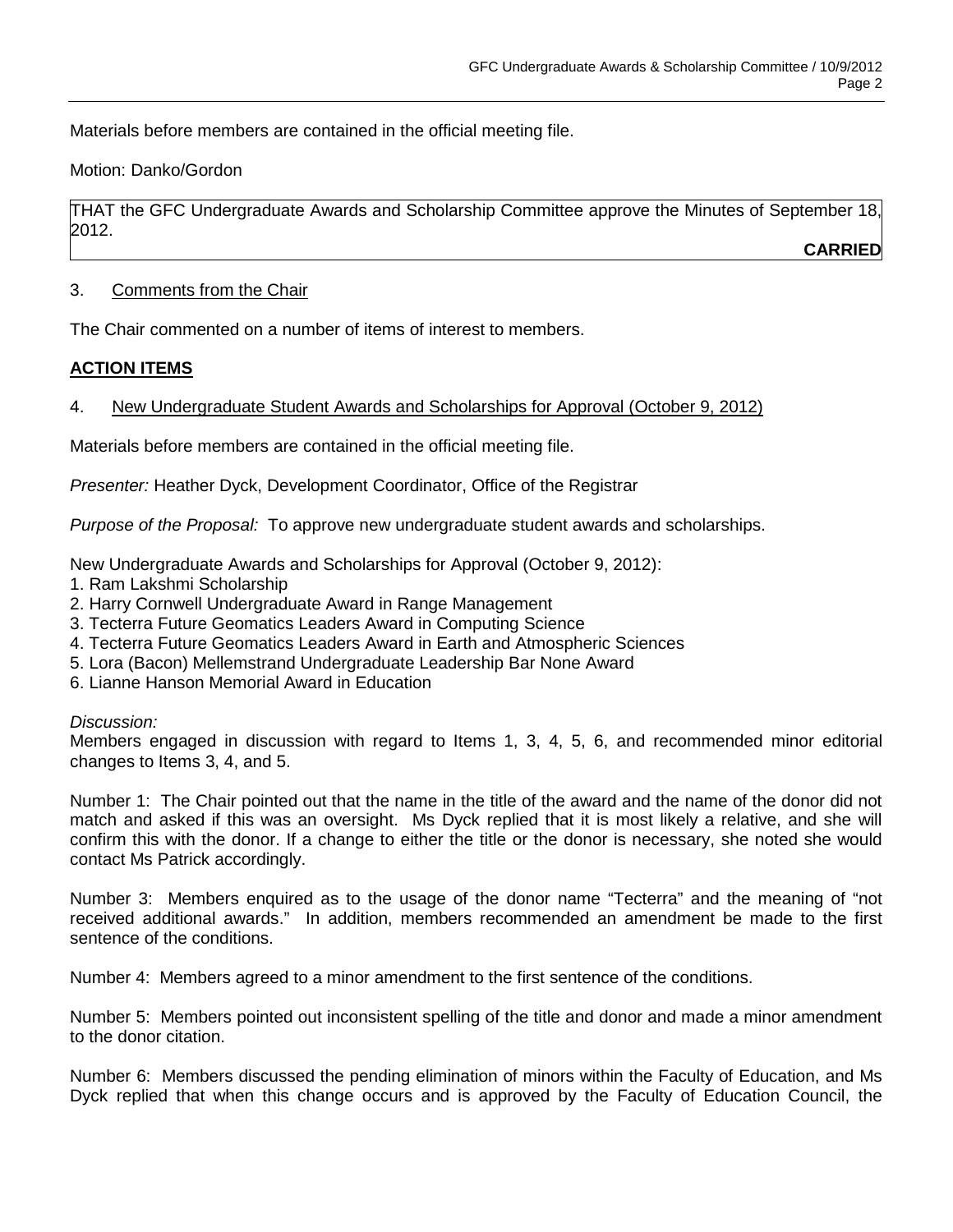Student Awards Office will ensure that amendments are made appropriately to the affected awards.

## Motion: Bimbo/Gordon

THAT the GFC Undergraduate Awards and Scholarship Committee approve, under delegated authority from General Faculties Council, new undergraduate student awards and scholarships, as submitted by the Student Awards Office and as set forth in Attachment 1 (as amended), to be effective immediately.

### **CARRIED**

## 5. New Undergraduate Student University Bursaries and Emergency Funding (UBEF) Bursary for Approval (October 9, 2012)

Materials before members are contained in the official meeting file.

*Presenter:* Rachel de Leon, Bursary Program Coordinator, University Bursaries and Emergency Funding

*Purpose of the Proposal:* To approve a new undergraduate bursary.

New University Bursaries and Emergency Funding (UBEF) Bursary for Approval (October 9, 2012): 1. Gilberte (Gil) Rentiers Jones Bursary in Nursing

#### *Discussion:*

Members discussed the meaning of the words "rural" and "community," and Ms de Leon clarified that the donors intended to award a student at the Camrose "site." Members discussed that the title and donor name were different. Ms de Leon indicated she would look into this matter further and, if any changes are necessary, will contact Ms Patrick. Members agreed to a minor amendment to the last sentence of the conditions.

## Motion: Rieger/Gordon

THAT the GFC Undergraduate Awards and Scholarship Committee approve, under delegated authority from General Faculties Council, a new undergraduate student University Bursaries and Emergency Funding (UBEF) Bursary, as submitted by the University Bursaries and Emergency Funding (UBEF) and as set forth in Attachment 2 (as amended), to be effective immediately.

#### **CARRIED**

## 6. Amendments to an Existing Undergraduate Student University Bursaries and Emergency Funding (UBEF) Bursary for Approval (October 9, 2012)

Materials before members are contained in the official meeting file.

*Presenter:* Rachel de Leon, Bursary Program Coordinator, University Bursaries and Emergency Funding

*Purpose of the Proposal:* To approve amendments to an existing undergraduate student bursary.

Amendments to an Existing University Bursaries and Emergency Funding (UBEF) Bursary for Approval (October 9, 2012):

1. Karen Ann Harvey and Murray Harvey Bursary